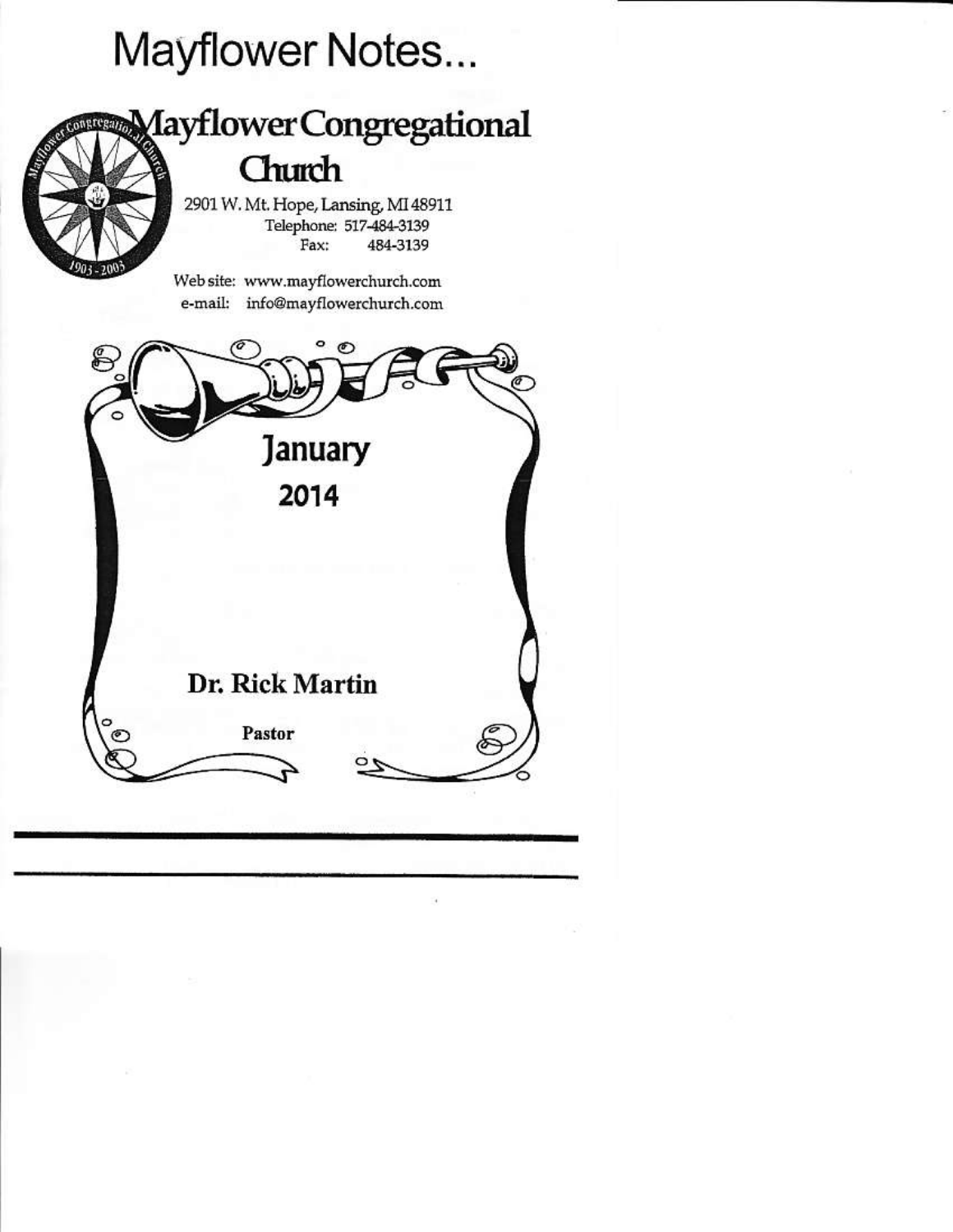## **Lay Leader's Message**

During this time of holiday celebration and as we all look forward to 2014, I would like to personally thank the members of Mayflower for all their support during this past year.

I also want to express my appreciation to all members of the Prudential Council for supporting me and their hard work and dedication to the needs and mission of Mayflower. This heartfelt appreciation goes to Dr. Rick Martin, Pastor; Fred Lowe, Lay Leader Past; Jerry Fuller, Lay Leader Elect: Linda Wheeler, Treasurer; Laura Anderson, Financial Secretary; Trustees Frank Wheeler, Rilla McHarris, Mark Holmes, and Barb Fuller; and Deacons Cozette Oxley, Lois Ries, and Naida Kenyon. I also wish to give special thanks to Lorraine Finison and Roger Kennedy

for their support and their continued assistance to the Prudential Council. In closing, I give the ultimate tribute of appreciation to God the Father for giving me the opportunity to serve him and Mayflower Congregational Church in this most fulfilling position as Lay Leader of the congregation. Looking forward to 2014!

Praise be to God. Amen.

Terry Graham



## 2014 is here - another great year for Mayflower!

We will be announcing plans for Confirmation Sunday soon. I am very excited to bring our newest Confirmants to the completion of their education, and I hope you will all mark the date on your calendar when announced.

On the alternate weeks, we will be working from a program called "Middle School Talk Sheets." I am looking forward to using this new resource for making our lessons more interesting.

After making the Advent House sandwiches in December, we don't have a fifth Sunday again until March. The kids love this activity and wish we could do it more often!

Liz Canfield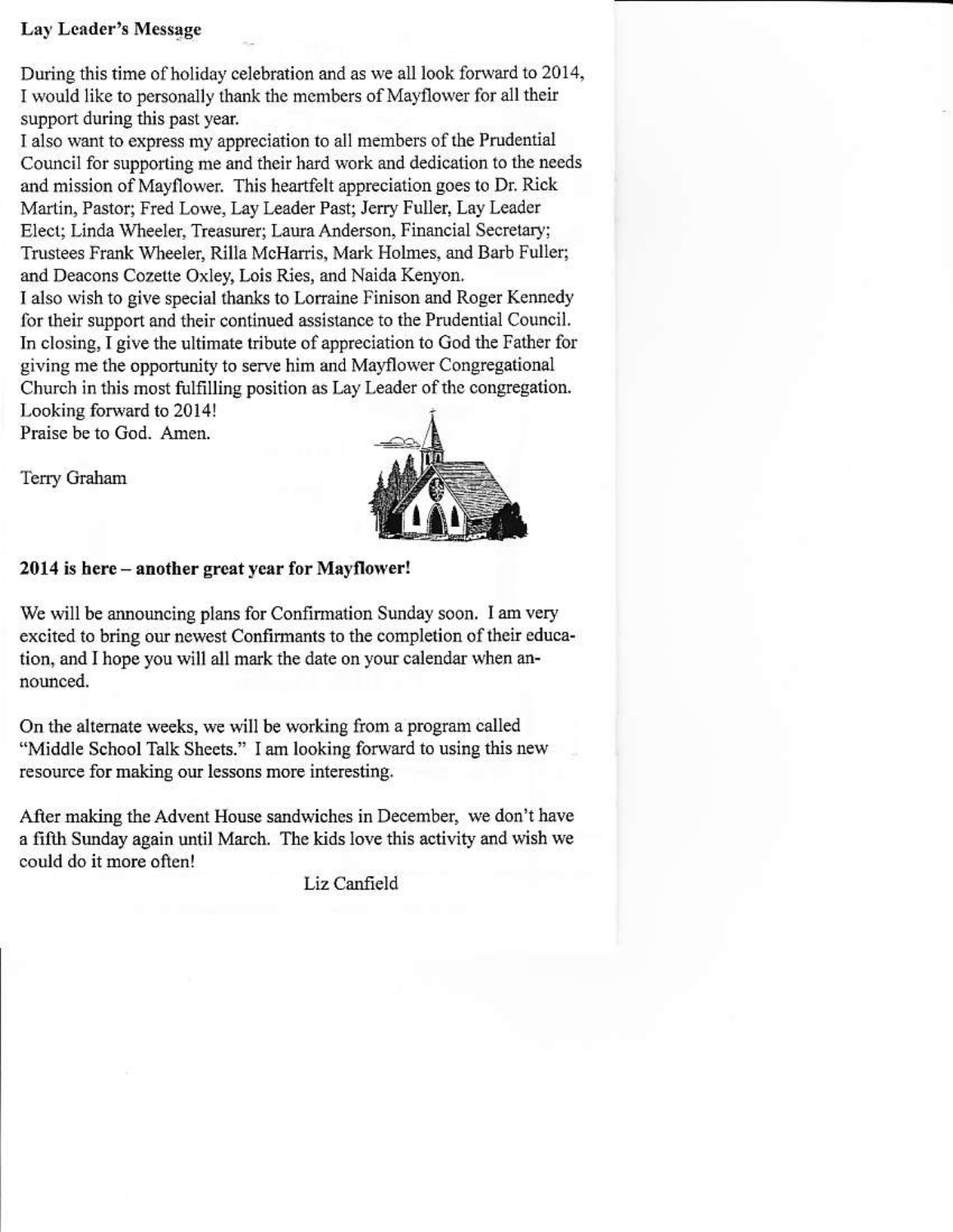From The Pastor's Desk

A New Wonderful Year



Each year, as I am writing the Mayflower Notes article for January (in December), I am reminded of my dad's boss of 50+ years ago. He was a devout Seventh-Day Adventist, who believed the Lord Jesus was returning that year. I forget the year, but all year long he told everyone - and dad discussed it with mom several times (thus I overheard it). On New Year's Eve, returning from a church service with his family, he was killed in a car wreck (a few minutes before midnight). While his "prophecy" was not true for everyone, I guess it did turn out to be correct for him.

Although I am not guaranteed a spot in 2014, I am looking forward to a very blessed year. God Almighty wants His children to have a great, wonderful year. In Jeremiah 29:11-13 God says to His children, "For I know the plans I have for you," declares the Lord, "plans to prosper you and not to harm you, plans to give you hope and a future. Then you will call on me and come and pray to me, and I will listen to you. You will seek me and find me when you seek me with all your heart."

God's blessings do not arbitrarily fall on us. We place ourselves in position to receive the best of His blessi ngs by 1) communication with Him. Prayer is talking to Him. He talks to us (mainly) through reading His Word, the Bible. 2) Being the person He created us to be thus bringing our thoughts, attitudes, and behaviors in line with His will: which is also revealed in His Word. 3) Doing what He has called us to do - we all have gifts and abilities to use in Kingdom work. Involvement in the local church and fellowshipping with Christians does help also.

I pray you will have a blessed and wonderful year, and that you will take another step or two towards God's perfect will for you personally. I believe 2014 is going to be a wonderful year for Mayflower Church. I am excited about what God is going to do in us and through us this year.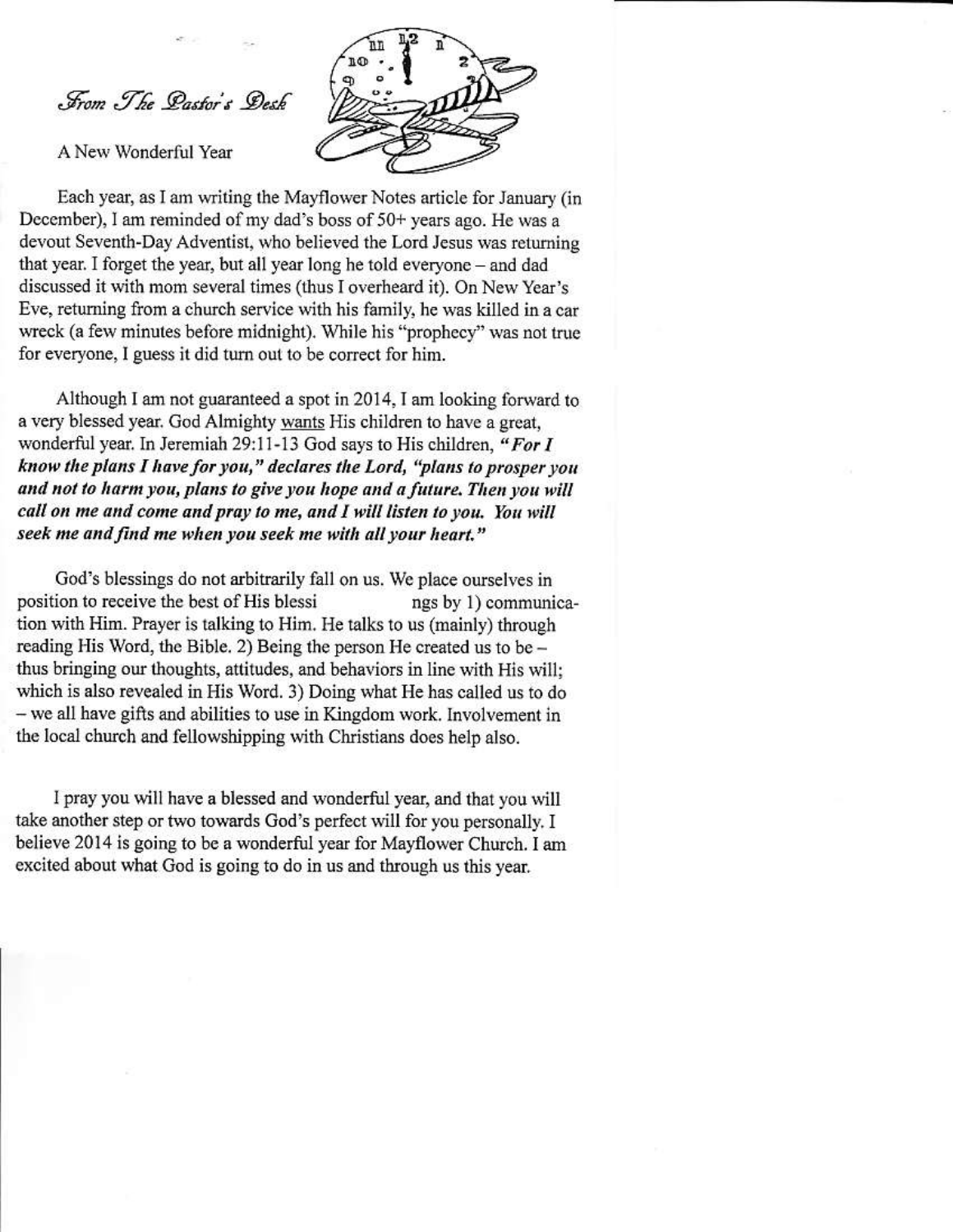| Dafes <del>to</del> remember in January |                               |
|-----------------------------------------|-------------------------------|
| January 11                              | Second Saturday<br>Supper     |
| January 12                              | Trustees Meeting              |
| January 15                              | Notes articles<br>due         |
| January 19                              | Prudential<br>Council Meeting |
| January 26                              | Annual Meeting                |



# Birthdays

| 1/5  | Marilyn Betty      |
|------|--------------------|
| 1/8  | Janet Hershey      |
| 1/11 | Abigail Rufledge   |
| 1/16 | Karen Nault        |
| 1/24 | Susan Schweinfurth |
| 1/26 | John Rolfe         |
| 1/28 | Kathryn Fuller     |

Anniversaries





 $1/1$